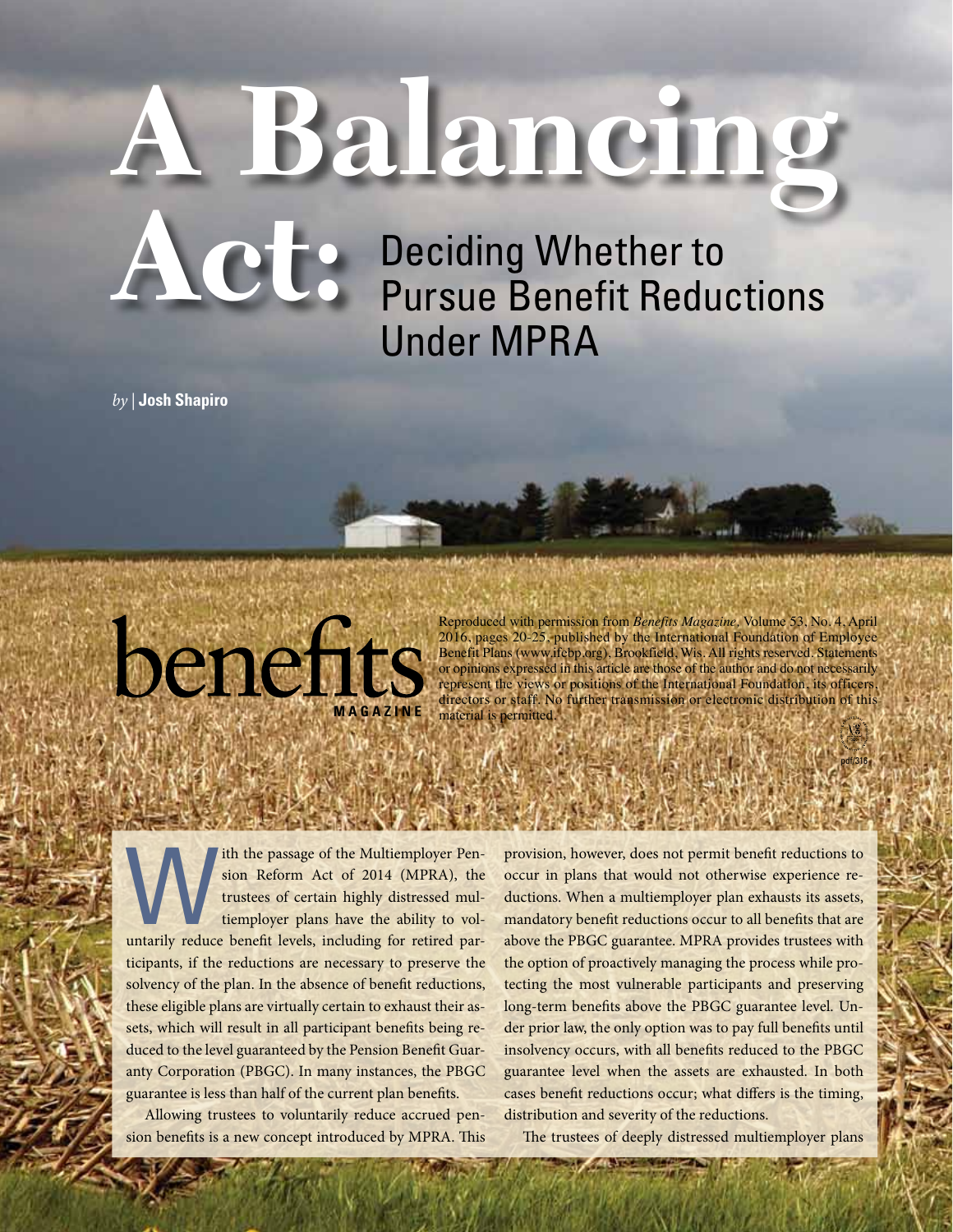Whether a benefit reduction is in the best interest of plan participants, the timing of a reduction, how it would affect solvency and many other considerations must go into a trustee's decision to seek a benefit reduction under MPRA.

april 2016 **benefits magazine** 21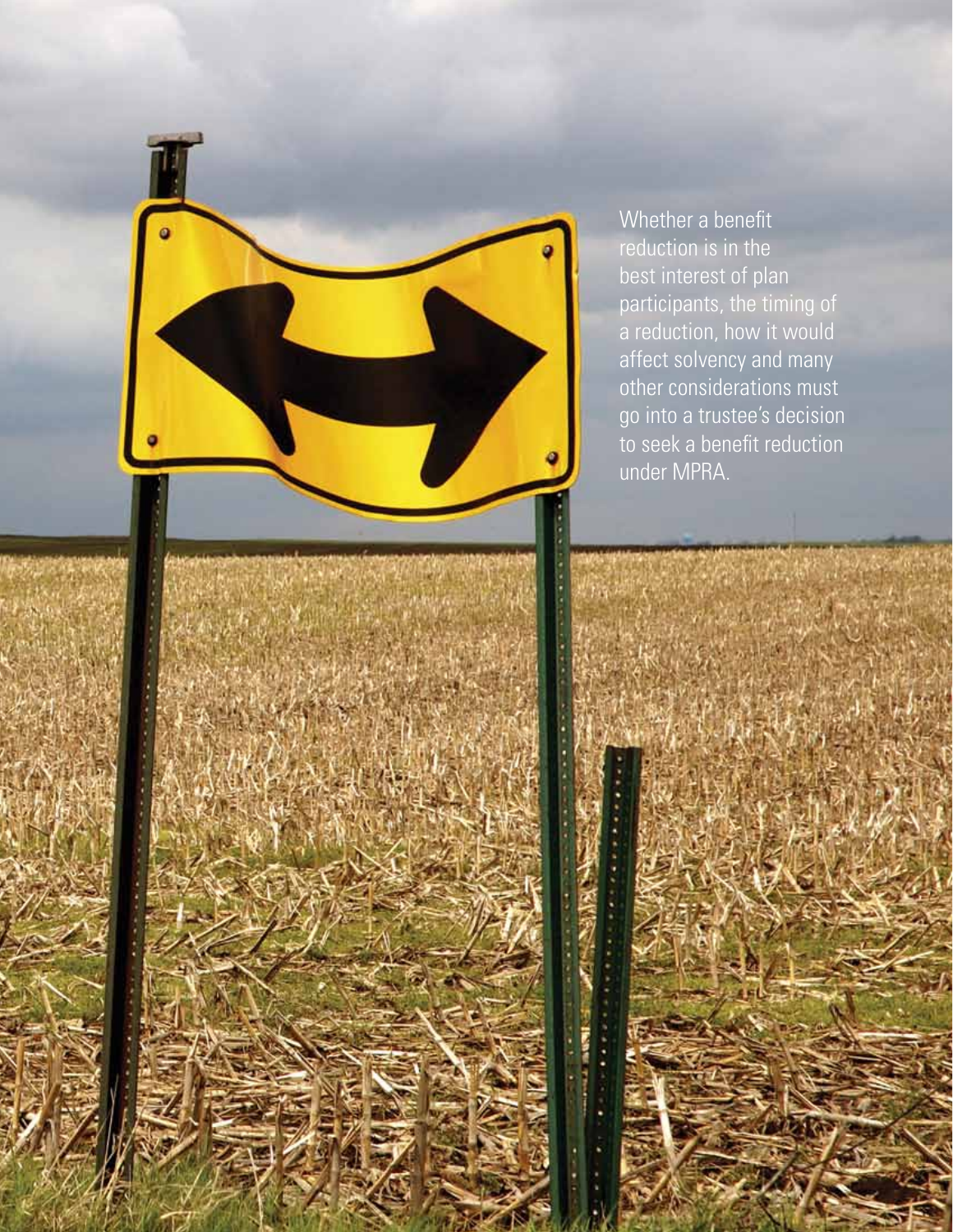face a difficult and complex decision regarding the use of the MPRA benefit reduction authority. The last thing any trustee wants to do is take benefits away from participants, particularly retirees and beneficiaries in payment status. But when faced with the prospect of much larger reductions down the road, it may be in the best interest of the majority of participants for trustees to intervene early by implementing lesser reductions now, as opposed to waiting for the inevitable failure of the plan to occur. Determining whether or not to pursue MPRA benefit reductions requires the consideration of many factors.

# Impact of Insolvency on **Participants**

When considering the potential merits of the MPRA benefit reduction provisions, the trustees of a plan that is projected to become insolvent should first evaluate the impact insolvency would have on participants. All multiemployer plans are eligible to receive assistance from PBGC if they exhaust their assets, but the portion of plan benefits covered by the PBGC guarantee varies widely across plans.

The PBGC guarantee formula for multiemployer plans is weighted heavily toward lower benefit levels, which means insolvency results in greater benefit losses for participants with relatively high benefit levels than for participants with low benefit levels. For example, a participant with 30 years of service and a plan benefit of \$1,200 per month has 82% of the plan benefit covered by the PBGC guarantee. If the benefit for this participant were twice this amount—\$2,400 per month—only 45% of the plan benefit is covered by the PBGC guarantee.

As trustees consider whether reducing benefits under MPRA is in the best interest of participants, the degree to which the plan benefits are covered by the PBGC guarantee is an important consideration. In a plan where the PBGC guarantee represents a large portion of the plan benefits, the trustees might conclude that pursuing MPRA benefit reductions is not in the best interests of the participants, since the insolvency of the plan would result in only a small benefit loss. The trustees of an otherwise similar plan where the PBGC guarantee represents less than

# learn more

#### **Education**

**62nd Annual Employee Benefits Conference November 13-16, Orlando, Florida** Visit *www.ifebp.org/usannual* for more information.

#### **From the Bookstore**

**Pension Provisions of the 2015 Appropriations Law: Law, Explanation and Analysis** Wolters Kluwer. 2015. Visit *www.ifebp.org/books.asp?9043* for more details. **Impact of the Multiemployer Pension Reform Act: 2015 Survey Results** International Foundation. 2015. Visit *www.ifebp.org/books.asp?7648E* for more information.

half of the plan benefits might reach a very different conclusion.

An additional consideration is the ability of PBGC to support its guarantee into the future. The PBGC multiemployer insurance program is funded entirely with premiums paid by plans and, under current law, it cannot receive any financial support from the U.S. government. Recent estimates project that the PBGC multiemployer program is expected to be insolvent by 2025 and the unfunded liabilities of the program to exceed \$50 billion. Should the multiemployer program fail and there is no taxpayer bailout, the PBGC multiemployer guarantee would be reduced to almost nothing. Trustees who are considering the impact that the insolvency of their plans will have on participants need to factor in the possibility that the current PBGC guarantee might not exist in the future, which places participants at risk of losing their benefits nearly in their entirety.

## Eligibility Criteria

To reduce benefits under MPRA, plans generally need to be projected to fully exhaust their assets within 20 years. This requirement represents a very serious level of funding distress. In fact, the majority of multiemployer plans in critical status currently are ineligible for MPRA benefit suspensions because they are too well-funded to qualify.

Also, plans are able to reduce benefits under MPRA only if the plan actuary certifies that the proposed reductions are sufficient to eliminate the projected insolvency. This requirement is especially important because there are statutory limitations on the benefits that plans can reduce under MPRA.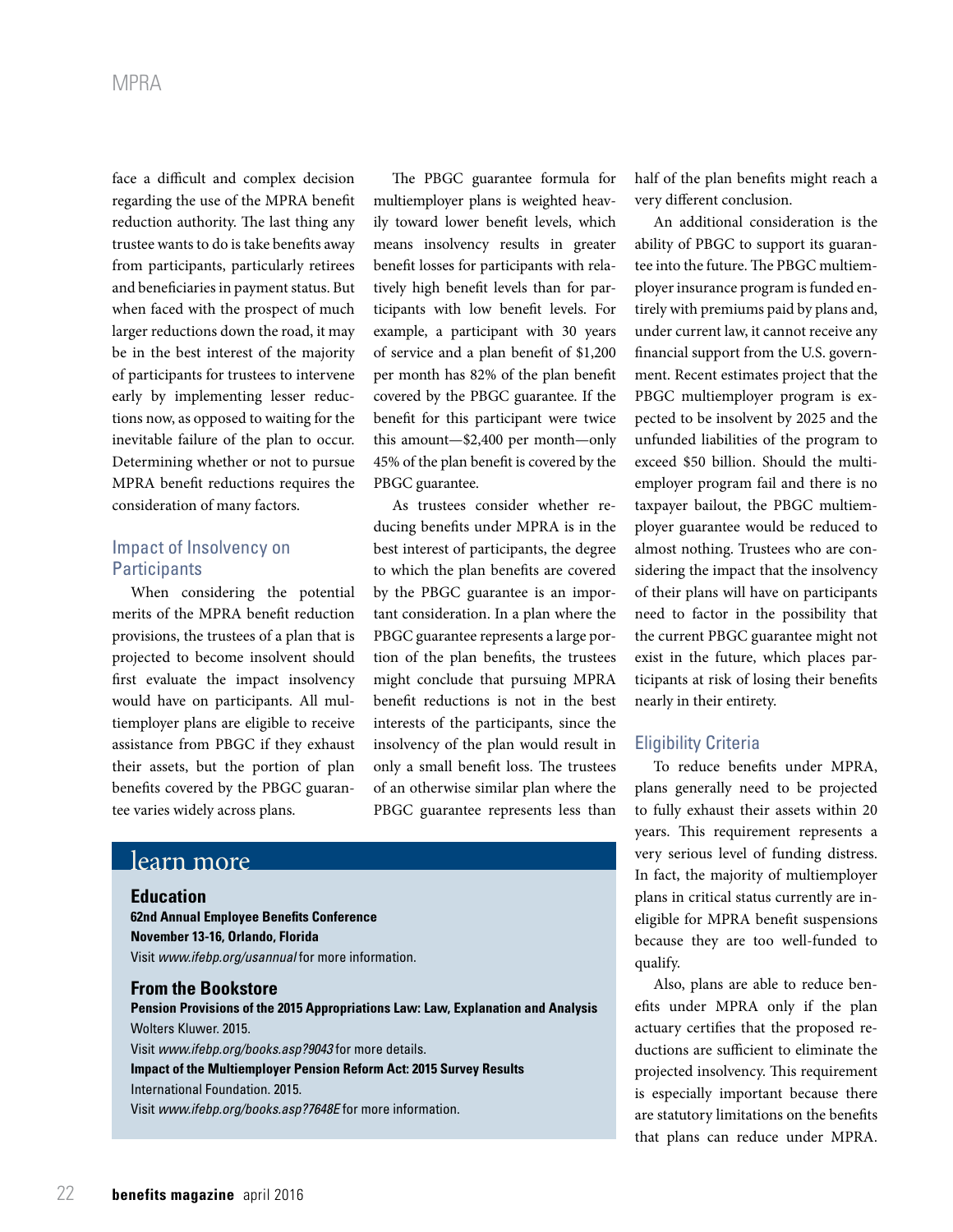These limitations prevent plans from applying any reductions to participants over the age of 80 or to participants receiving disability benefits and also prohibit any reductions that would result in a participant receiving less than 110% of the amount guaranteed by PBGC.

The combination of (a) the limits on the benefits that plans can reduce and (b) the requirement that plans must be projected to remain solvent with the reductions means that not all plans that are projected to be insolvent within 20 years are able to use this provision. Plans that will still be projected to be insolvent even if they were to implement the maximum permissible level of suspensions are effectively prohibited from using the MPRA benefit reduction provisions. Just as there are many critical status plans that are ineligible to reduce benefits under MPRA because they are projected to be solvent for more than 20 years, on the other end of the spectrum are many critical status plans that are ineligible to reduce benefits because even the maximum permissible reductions are insufficient to prevent insolvency.

These eligibility criteria effectively create a window of time during which plans have the ability to reduce benefits under MPRA. When a plan is first determined to be headed for insolvency, it may be ineligible for this provision because the projected insolvency is more than 20 years into the future. Once enough time passes and the projected insolvency is within 20 years, the window opens and the plan becomes eligible for benefit reductions. From that point, as the projected date of insolvency continues to get closer, the level of benefit reduction necessary to prevent insolvency increases. Once this level exceeds the maximum reductions permissible under MPRA, the window closes and the plan ceases to be eligible to reduce benefits. At this point, the insolvency of the plan likely becomes inevitable, which means all benefits will be cut to the PBGC guarantee level.

#### Impact of Reductions on Participants

Once a plan concludes it is eligible to reduce benefits under MPRA, the most important question becomes whether taking that action serves the best interests of plan participants. The answer depends heavily on the magnitude of the benefit reductions that are necessary to prevent insolvency. All else being equal, trustees are more likely to conclude that preserving the solvency of the plan with a 15% average benefit reduction better serves the interests of participants than if the necessary reduction were 45%.

The simplest way to look at this question is to determine the total benefits projected to be paid to all plan participants both with and without the benefit reductions. In general, more benefits will be paid if benefits are reduced under MPRA. This is because all reduced benefits must remain at least 10% above the PBGC guarantee, and extending the solvency of the plan expands the length of time over which participating employers will make contributions and allows additional time for the plan assets to earn investment return. When evaluating participants' best interests in the aggregate, the plan sponsor needs to consider whether the additional benefits the plan will be able to pay over the long term are sufficient to justify the short-term failure of the plan to provide all of the promised benefits that participants expect to receive.

MPRA permits reductions only to the extent that they are necessary to eliminate the projected insolvency of the plan and prohibits any reductions beyond that point. The aggregate amount of benefit suspensions that is necessary for a plan to remain solvent depends heavily on the length of time until insolvency is projected to occur. The further a plan is from insolvency, the smaller the necessary aggregate benefit reductions are likely to be. As time passes, the level of reductions increases.

For plans that are considering implementing MPRA benefit reductions, the timing of those reductions is extremely important. For example, a plan might be able to avoid insolvency with a 20% reduction implemented today, and trustees could conclude that this action serves the best interest of participants. But if implementation of the reductions is delayed by several years, the amount necessary to save the plan might increase from 20% to 40%, and the trustees could then conclude that it would not be reasonable to implement this larger level of reduction. In this instance, the opportunity to act in the best interest of participants by preserving long-term benefits has been missed.

### Ability to Develop an Equitable Distribution of Reductions

While the aggregate amount of benefits that need to be reduced under MPRA is determined largely by the financial condition of the plan, trustees have wide latitude in deciding how to distribute benefit suspension across the plan population. In deciding whether adopting suspensions serves the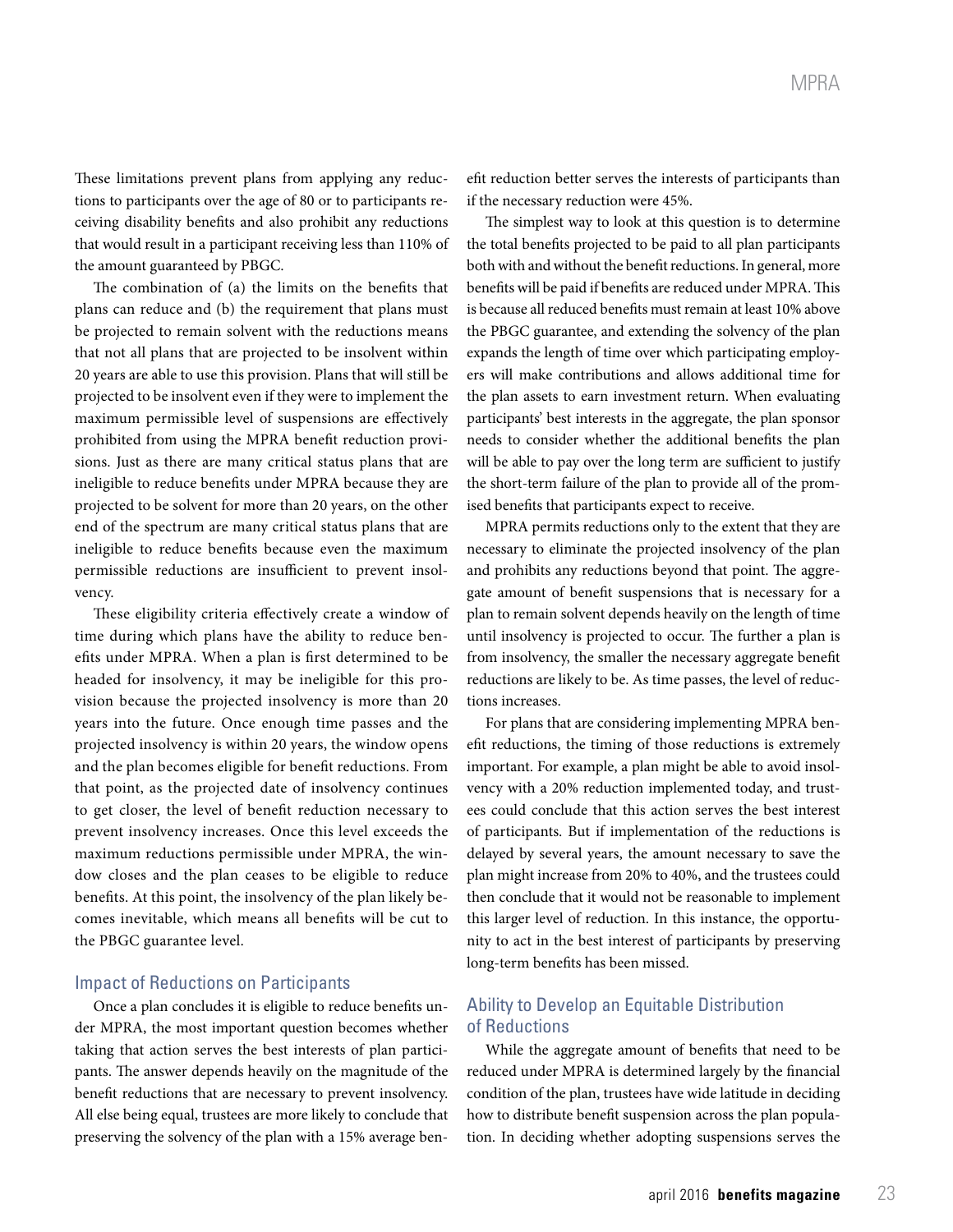# takeaways

- As they consider whether to seek a benefits reduction under MPRA, trustees should first evaluate the impact insolvency would have on participants.
- The majority of multiemployer plans in critical status currently are ineligible for MPRA benefit suspensions because they are too well-funded to qualify.
- Plans projected to be insolvent even with the maximum permissible level of suspensions also are prohibited from using MPRA benefit reduction provisions.
- Eligibility criteria effectively create a window of time during which plans can reduce benefits under MPRA.
- A decision about whether benefit reductions under MPRA best serve plan participants depends on the magnitude of the reductions necessary to prevent insolvency.
- Trustees have wide latitude in deciding how to distribute benefit suspension across the plan population.
- The timing of reductions is important; trustees who wait too long may find that the percentage of reductions required has become unreasonable. Trustees will have missed the chance to preserve long-term benefits.

best interests of participants, trustees will need to consider the extent to which it is possible for a benefit reduction program to treat participants equitably.

Inevitably, benefit reductions will cause some participants to receive less than they otherwise would have. In simple terms, the trustees need to decide if the reductions will do more good than harm. This determination considers not only the amount of benefits that will be lost or preserved for different participant groups but also the specific circumstances of the groups that are likely to be better or worse off if the reductions are implemented.

MPRA identifies certain categories of vulnerable participants who are fully exempt from voluntary benefit reductions. These include participants over the age of 80 (with partial protection applying to participants who are aged 75 and older but younger than aged 80), those who are receiving disability benefits and those whose current

plan benefit is at or below 110% of the amount guaranteed by PBGC.

The participants in these vulnerable groups are necessarily better off if the plan implements reductions, as their benefits are exempt from reduction, while the reductions applied to other participant groups will make the future insolvency of the plan less likely. Since the participants protected under MPRA would generally be subject to reduction in the event that the plan actually does become insolvent, they are all better protected if the plan voluntarily implements reductions.

Active participants, terminated participants and younger retirees also are likely to be better off if the trustees implement benefit reductions. To illustrate why this is true, consider a plan that is projected to be insolvent in ten years. Implementing benefit reductions and preventing insolvency will result in decreased benefit payments for the next ten years and increased benefit payments after ten years. Participants

who are currently active, terminated or recently retired are likely to receive many years of payments more than ten years in the future and therefore are likely to be better off if the trustees adopt the reductions.

Active, terminated and recently retired participants also are the most likely to have been affected by the remediation measures trustees took to improve funding levels prior to considering MPRA benefit reductions. For most plans, these measures consisted of higher contribution rates, reduced levels of benefit accrual and cuts to subsidized early retirement benefits. These measures typically affected only participants who were not retired when the measures were implemented. This means they represent sacrifices made by participants who are currently active or terminated or who are now retired but were not yet in payment status when the remediation measures were adopted. While these participants are likely to be better off if the plan reduces benefits under MPRA, they also are likely to have had large sacrifices imposed on them in the past.

The participants who are most likely to be worse off when a plan implements benefit reductions are retirees who are younger than aged 80 but old enough so that the majority of their benefits will be paid before the plan becomes insolvent. For example, a 75-year-old retiree in a plan that is projected to be insolvent in ten years would be expected to receive most of his benefit payments before the plan becomes insolvent. This participant, therefore, is unlikely to be better off if the plan prevents insolvency by reducing benefits now. It is also true that participants in this group are unlikely to have been af-